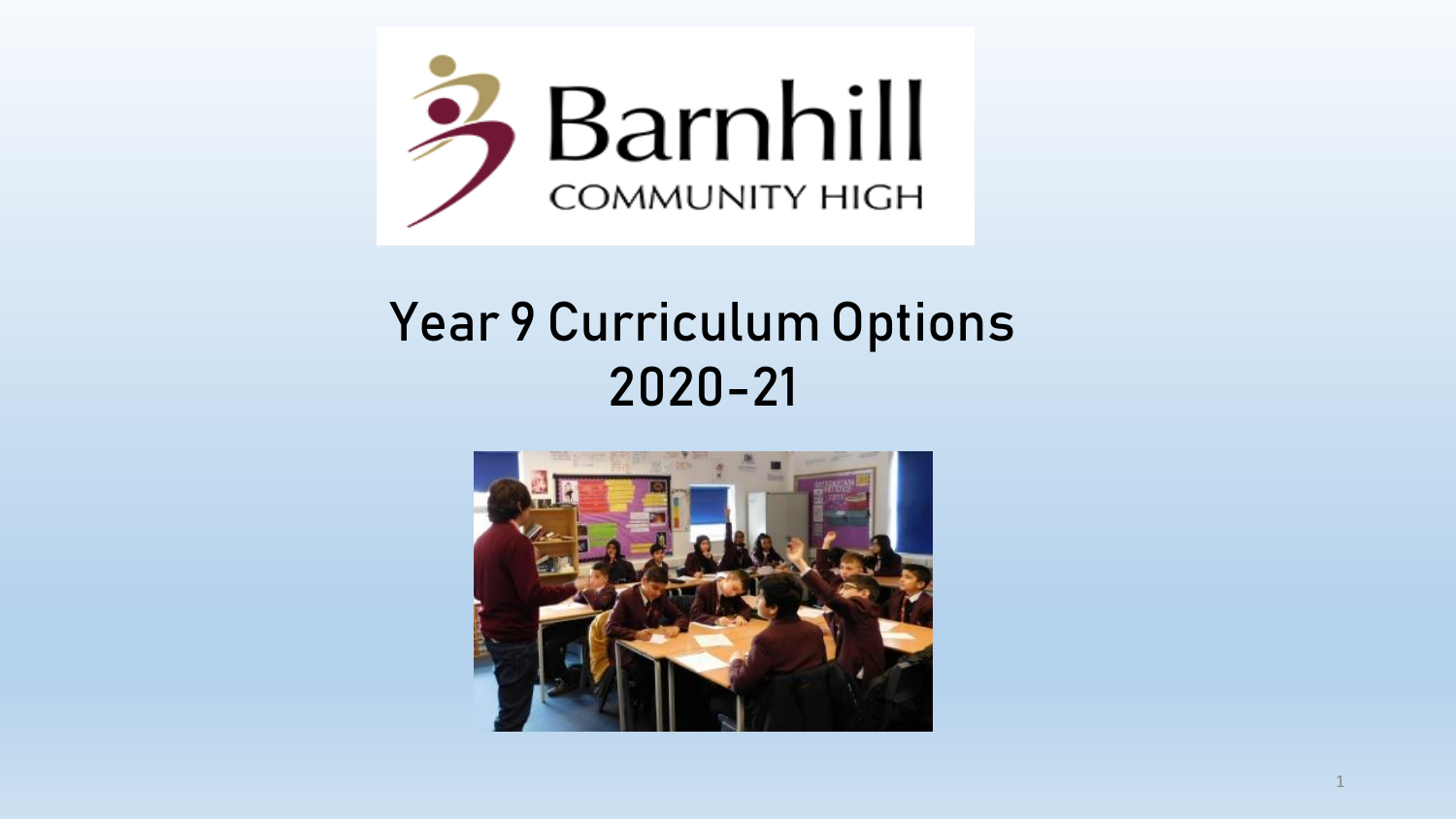## **Overview**

- As pupils start Year 9 we want them to start specialising in areas that interest them as well as having a chance to start a GCSE/BTEC course early to get a head start on a professional qualification.
- Please use this booklet as well as advice from your teachers and your report to decide which subject you would like to specialise in and which subject you would like to take as a professional option (you will need a first and second choice for each area)
- Remember that you will have the chance to chose other options for your GCSEs at the end of Year 9 so the choices you make now are not set in stone. You should chose the subjects that interest you and the ones where you think you have the best chance of doing well.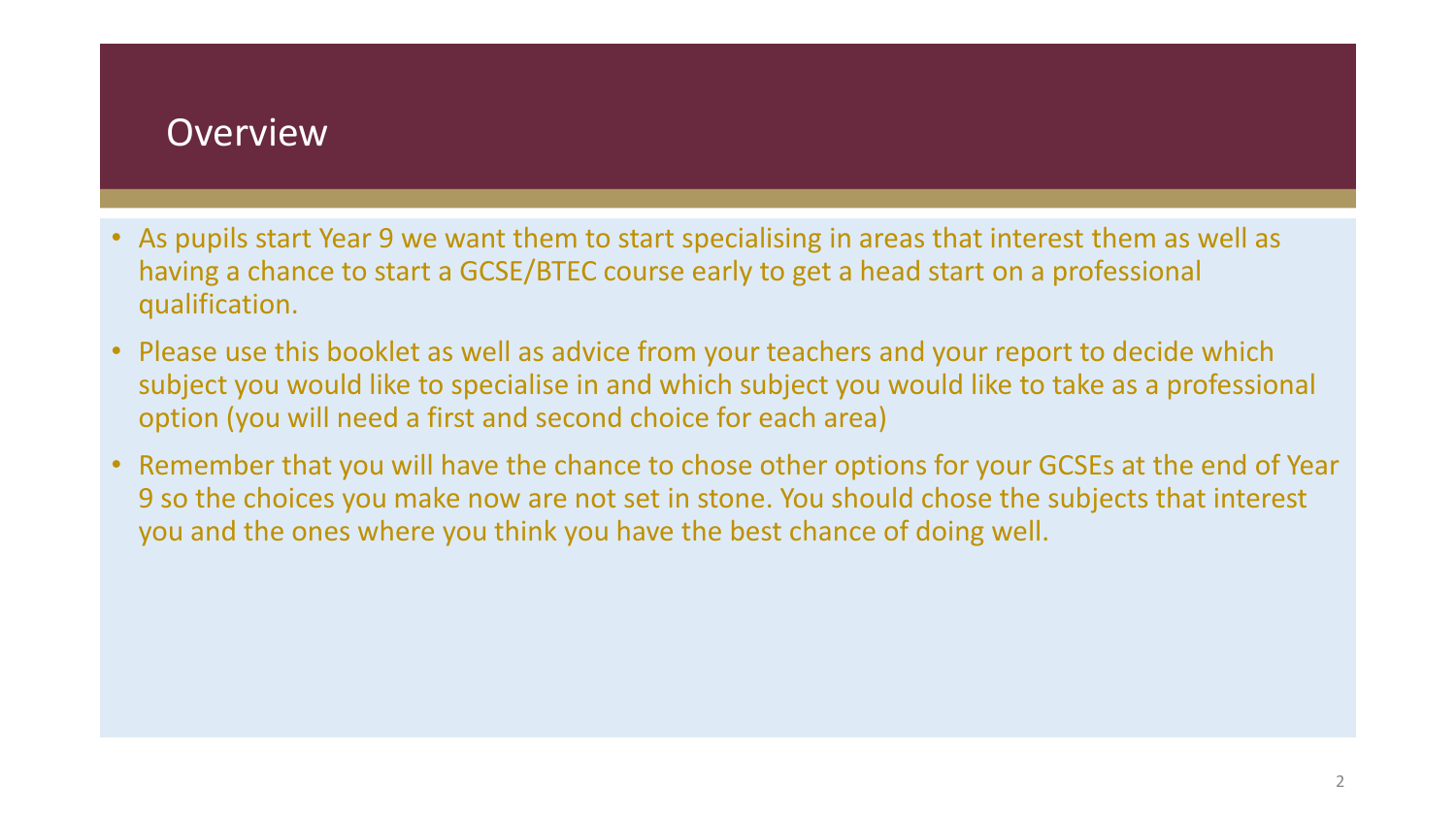## **Contents**

- **Specialist Choice (Pupils will study all of these subjects but will receive 1 extra hour in one option for extended study)**
- Page 4 Art and Design
- Page 5 RE
- Page 6 Music
- Page 7 Technology
- **Professional Options (Pupils will pick one of these options and begin their Key stage 4 course in year 9)**
- Page 8 Business
- Page 9 Child Development
- Page 10 Health and Social Care
- Page 11-12 Dance
- Page 13 –14 Performing Arts (Acting)
- Page 15-16 Sociology
- Page 17-18 Sport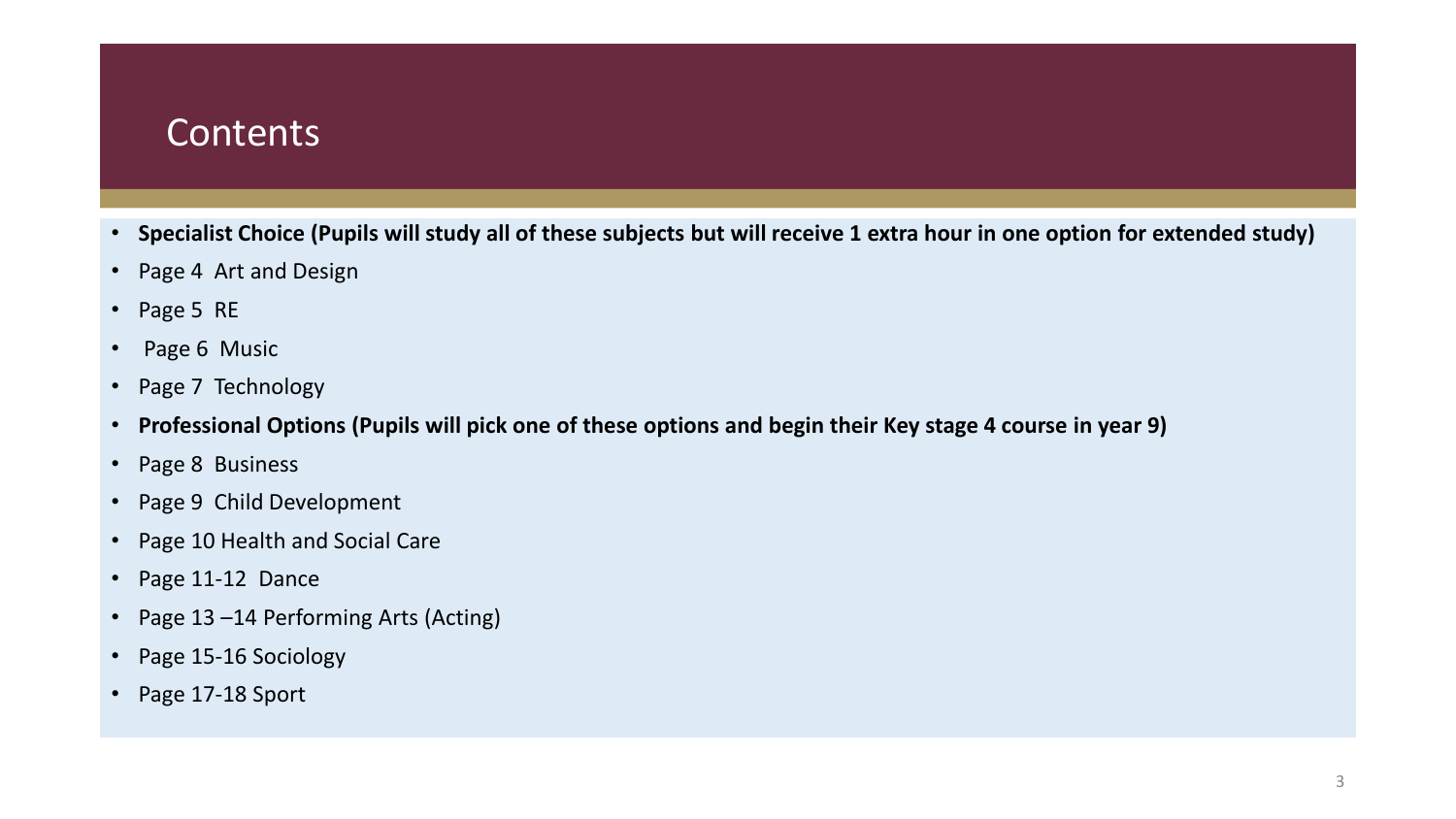## Creative Subject Specialism Choice

## Art and Design

- Specialising in year 9 provides students with the advantage of exploring an extra module in Fine Art Photography, giving them the platform to study either Art or Photography at GCSE. Students will have the opportunity to explore the photographic process in depth, from the history of photography and dark room practice to digital SLR photography, digital editing and Photoshop techniques. Introduction to these techniques in year 9 will enable students to hone their skills throughout the forthcoming GCSE courses, whilst working with teachers who provide the best knowledge and expertise of the art world. Students will be taught how to use a digital camera and be introduced to the basics of Photoshop, learning to manipulate imagery in a sophisticated fashion. Relevant artists and themes will be researched and analysed.
- First and foremost Art and Photography GCSEs are hugely enjoyable and challenging subjects. These subjects deliver so much more than purely developing your practical use and understanding of media. They enable you to work creatively, to set your own agenda, make independent decisions and to be self-critical. You need to be brave in your judgements, accept criticism and ultimately enjoy success. The Creative industries are currently booming and students who are able to think creatively and work with real independence are in high demand in the jobs market. While either Art or Photography continue to be desirable options for students wishing to pursue creative careers, such as Architecture, Photography, Set Design, Interior Design, Art History or Painting and other Fine Art related professions, the internet has also seen an explosion of exciting, new roles emerge. Many employers now actively seek those who have studied the arts. Steve Jobs, founder of Apple, was fond of saying his success was due to his hiring artists fascinated by technology.
- You should chose this specialism if you are considering doing Art GCSE, Photography GCSE or because you really enjoy viewing the world creatively and learning how to record this successfully.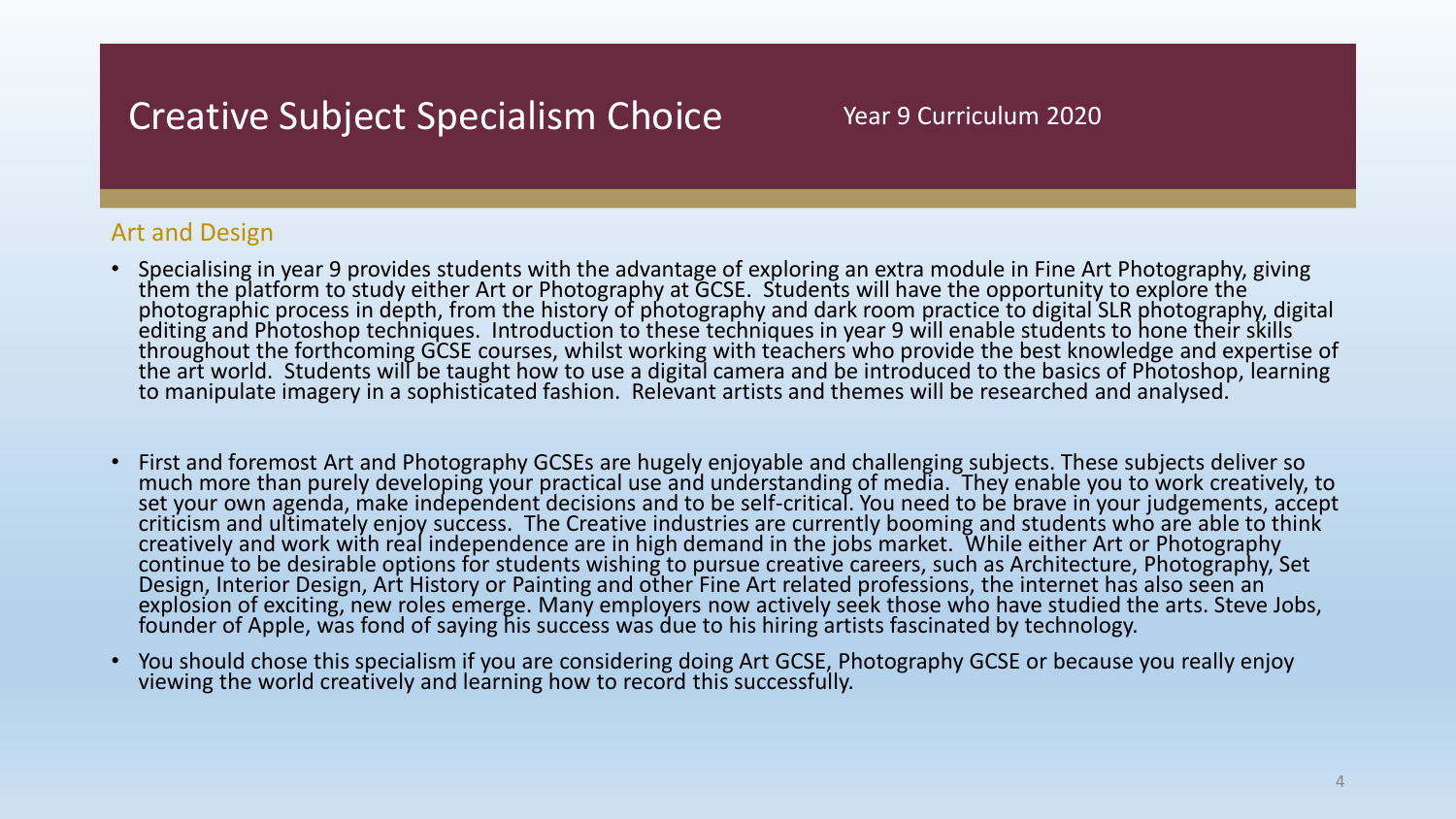## Creative Subject Specialism Choice

## Year 9 Curriculum 2020

## RE

Pupils who chose this specialism in Year 9 will extend their studies by trying to answer the big questions that humans have been trying to answer throughout history: what is the meaning of life? What happens when we die? Why do bad things happen? Is there a God?

The core of the subject is all about finding out what people believe and why. Students will look at moral issues such as abortion, war and peace, punishment and conscience, as well as the key beliefs, philosophies and ethics of religions. It is a lively and stimulating subject that encourages philosophical thought and develops decision making skills, enabling students to discuss and analyse issues they encounter in their lives, whilst at the same time learning how to respect the rights and responsibilities of others.

You should chose this specialism if you are considering doing RE GCSE or if you are interested in doing Philosophy & Ethics or Politics A-Level. You should also chose this specialism if you want to develop your debating skills, learn to think critically, speak thoughtfully and write clearly – all skills that are important in other subjects and in all future careers.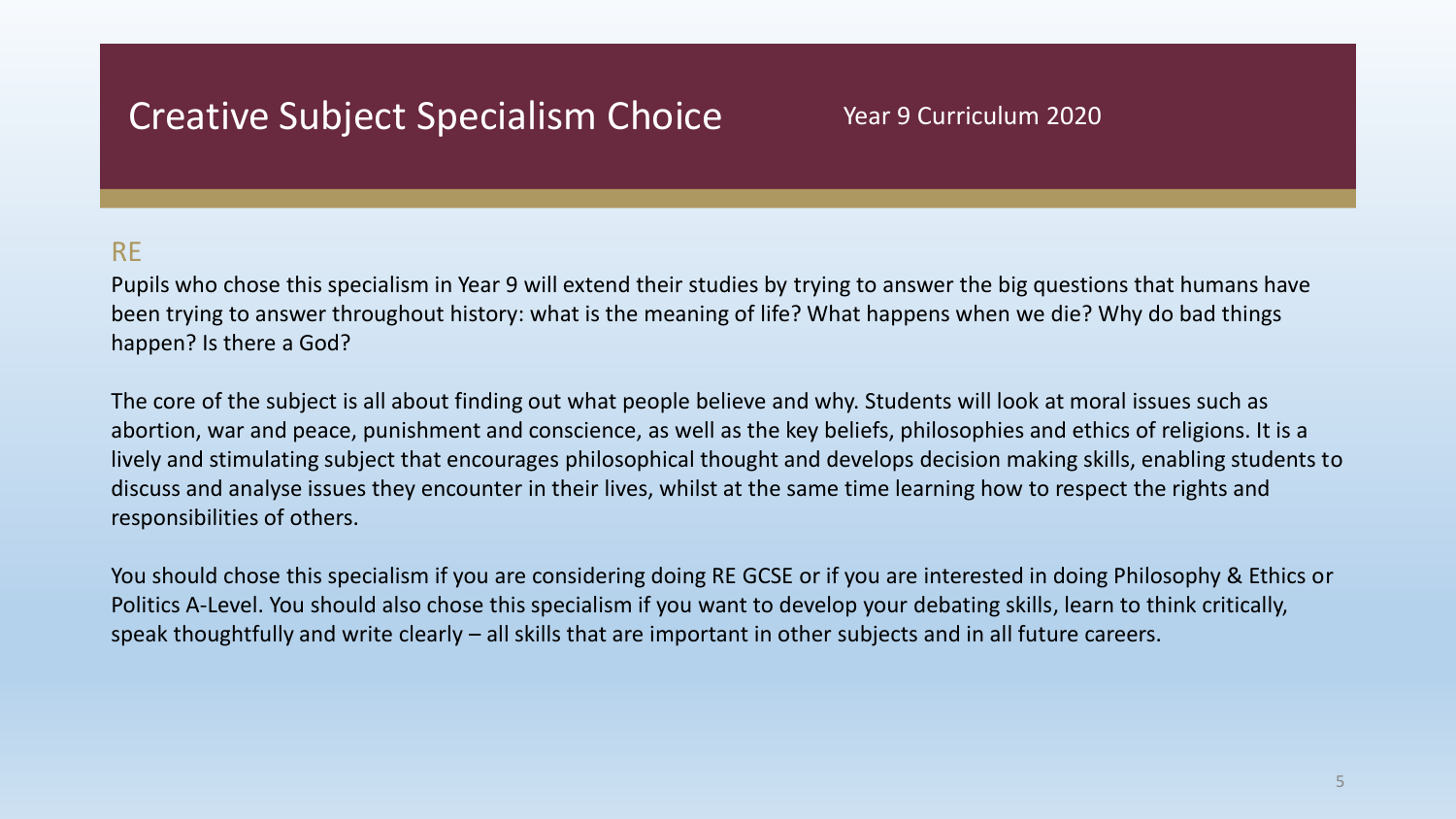## Creative Subject Specialism Choice Year 9 Curriculum 2020

### **Music**

- Students who choose Music as their specialism in Year 9 have the advantage of studying a topics in more depth. They will take two extra units on the study of modern pieces of music, with performance and / or music technology outcomes. Students will access the new studio, mixing desk and get the very best out of KS3 studies as a platform directly into GCSE. Students will also have access to several key online platforms and in-house resources designed to give all students the best chance to access top grades. All students can receive 1-2-1 individual music tuition as well as class-based tuition if they additionally select music as a specialism. Additionally, specialists are brought into school. This year a musician who has performed with Ed Sheeran did a composition class with some students.
- It is a great pathway to study music later in GCSE or gain enjoyment from more specialist study. Students who go on to study Music at GCSE can have a clear advantage over other students during the UCAS application phase. Classed as an academic subject by the best Universities, and having the same standing as Geography or History, it also shows a more enriched, broader education than choosing just another written subject. Ex-students applying to courses as diverse as Medicine and Engineering have reported positive conversations at interview in having this extra dimension in their studies. Music is a fun and engaging subject, and you should choose this subject if you enjoy learning about how music has evolved, exploring practical creativity, or using technology.
- Those considering Music as a career will also learn it isn't just about "lucky breaks" music is one of the largest export industries in the UK. There are many thousands of advertised jobs in production, theatre, television, music engineering and radio. Big employers are the BBC, Sky, Gaming Companies, Film Companies and Radio Stations where Music graduates work in fields as diverse as content programming, mixing, sound editing, engineering and development.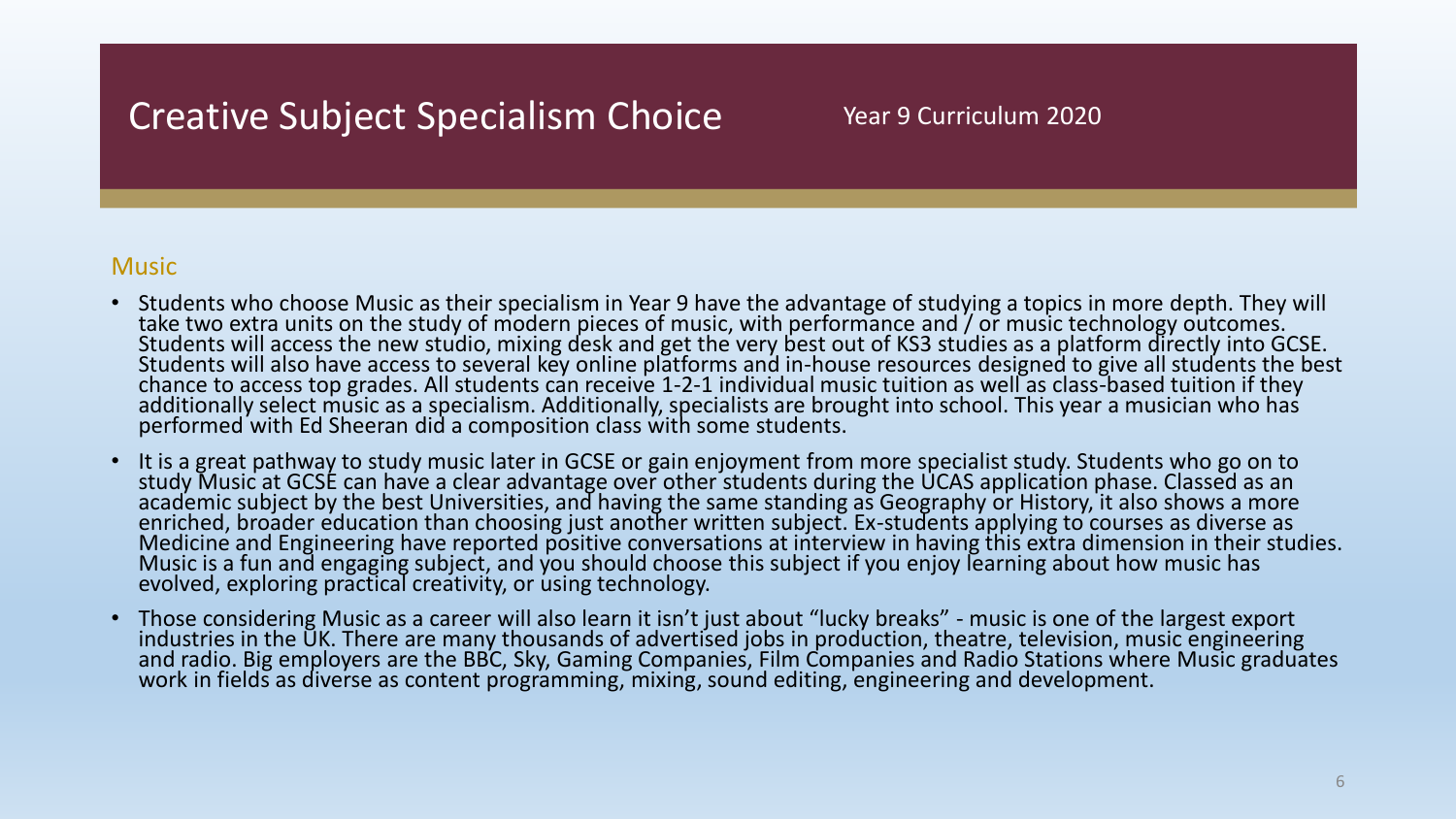## Creative Subject Specialism Choice Year 9 Curriculum 2020

## **Technology**

- Pupils who chose this specialism in Year 9 will extend their studies by studying other aspects of 3D design and making, preparing students for the wider skills required for the study of chosen aspects Design and Technology at Key Stage 4. Higher level technical subject knowledge and a more independent approach to designing and learning will be developed, from the writing of client briefs, understanding of a target marking, to using this information, creativity and originality in a variety of practical activities, using a range of materials and techniques. Packaging, labelling and instructions are also taught as part of the complete design proposal, while marketing tools, such as advertising and points of sale, can be used to supplement the making experience and help create products which can be evaluated for their commercial viability. Students who intend to study Textiles Technology and Food Technology benefit immensely from this understanding of product design as it provides a solid platform to develop to GCSE.
- A good grounding in Design and Technology is a distinct advantage in any career choice where innovative, creative thinking, problem solving and team work are required. Specifically Design and Technology can lead to employment in such careers as architecture, product design, engineering, manufacturing, graphic design, advertising, fashion design, catering, food science.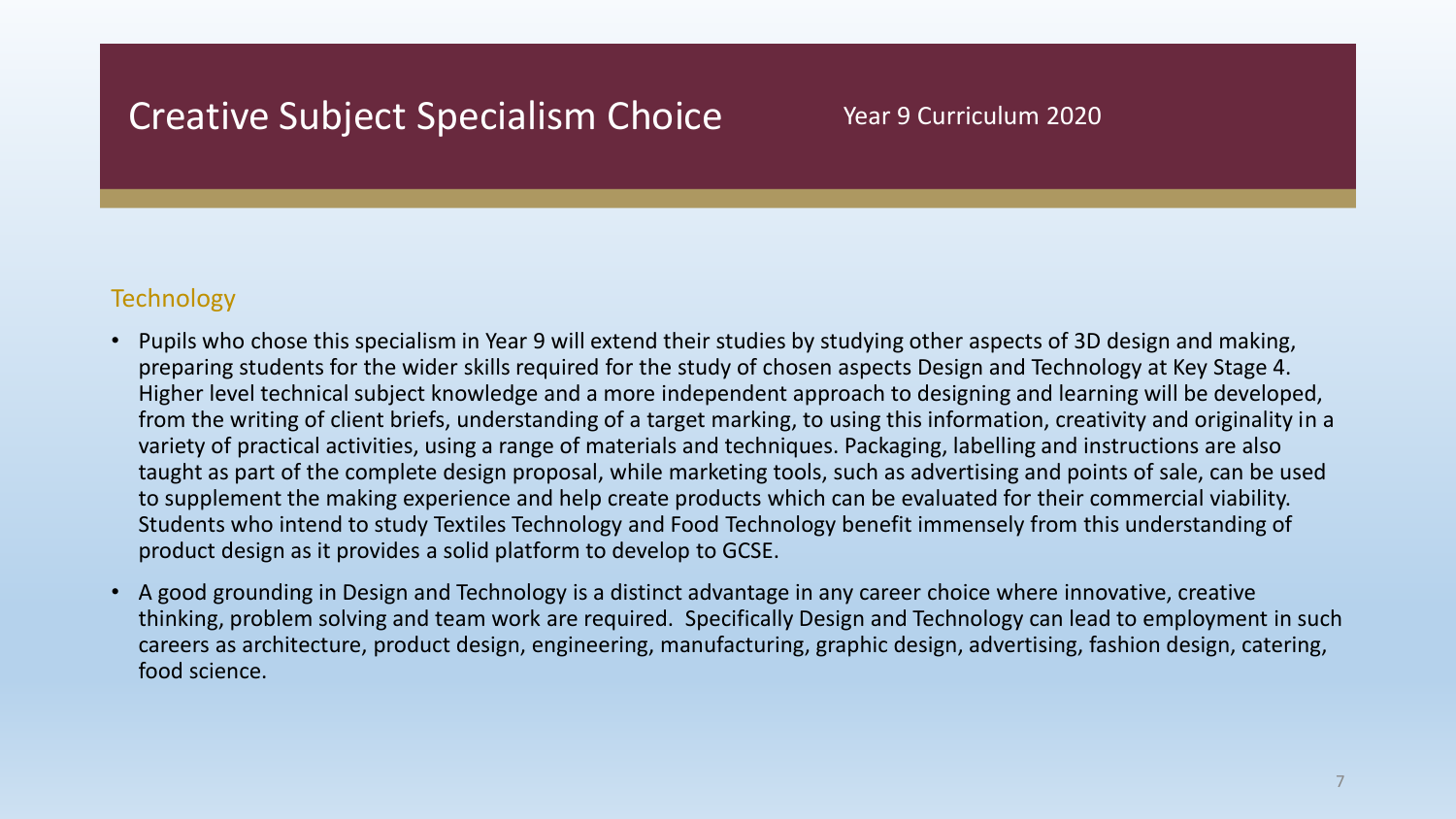## Edexcel GCSE 9-1 Business The Contract Contract Pread Pread Preaches According 2020

### INTRODUCTION

• The Edexcel GCSE 9-1 Business course is idea for those students wanting to explore the dynamic and exciting world of business. The design and delivery of the course is perfect for students with little or no prior experience of business. There are two themes, with theme one looking at starting a small business, and then theme two looking at growing a business.

### WHY STUDY THIS COURSE?

• The very nature of business is forever changing, what happens with technology, innovation, the Stock market and many more can impact how well a business does. This course will equip students with the knowledge and wisdom to start their own business, or work in industry. Every single job role involves some aspect of business, so take the opportunity now to learn all about business!

### HOW WILL I BE ASSESSED?

- There will be two exams sat at the end of Year 11, for theme one and two. Each exam is 1 hour 30 minutes long, each exam has 90 marks, and they are worth 50% of the course each. There is a mixture of multiple choice, calculation questions, short written answers and extended writing questions.
- Throughout Year 9 and 10 there will be mini assessments using past papers so students will be familiar with the assessment requirements.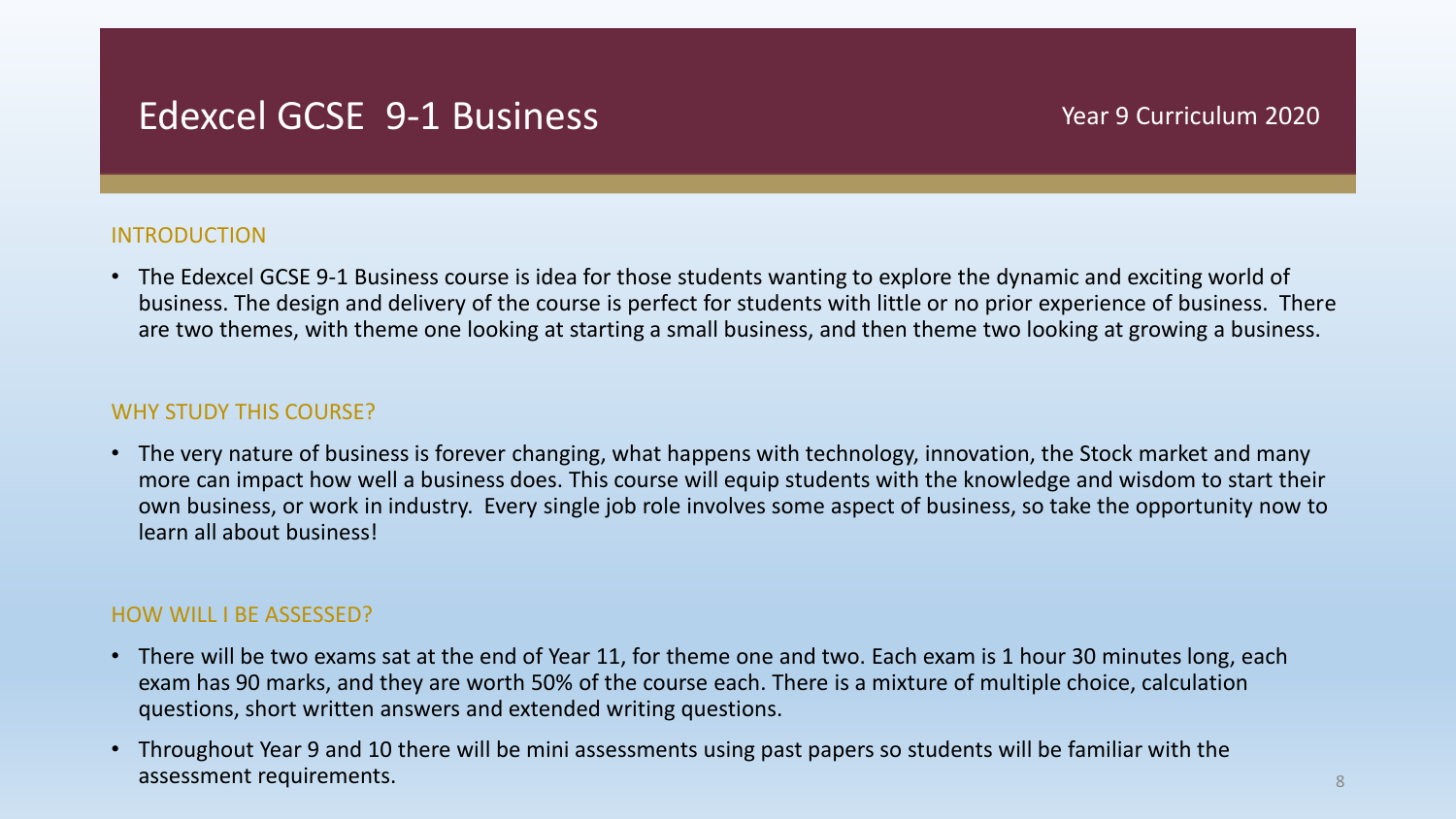## BTEC Level 1/2 Tech Award in Child Development Year 9 Curriculum 2020

## BTEC Tech Award in Child Development and Health and Social Care.

## INTRODUCTION

• The Level 2 BTEC Tech Award in Child Development at KS4 is designed to provide focused and specialist work-related qualifications in a range of sectors. On successful completion of this course, students may progress to study level 3 Health and Social Care where upon completion they can gain employment or continue their study in University. The essential skills learnt in this subject area are communication, problem solving, ICT and people skills.

### WHY STUDY THIS COURSE?

• There is a demand for people to work with children in this country, whether it be Foster Care or as Nanny, Nursery Nurse or Child Minder. The sky is the limit as to the number of occupations that can be had from studying this course or progression to higher levels such as Diploma or Degree.

## HOW WILL I BE ASSESSED?

- In this course there are 2 internally assessed and 1 externally assessed units. Centre assessment will be externally verified through the national standard sampling process. The purpose of assessment is to ensure that effective learning of the content of each unit has taken place.
- 75% coursework
- 25% exam

All work is assessed at either Pass (equivalent to C at GCSE), Merit, Distinction or Distinction\*. A Level 1 award is available for students who do not achieve one of the above grades.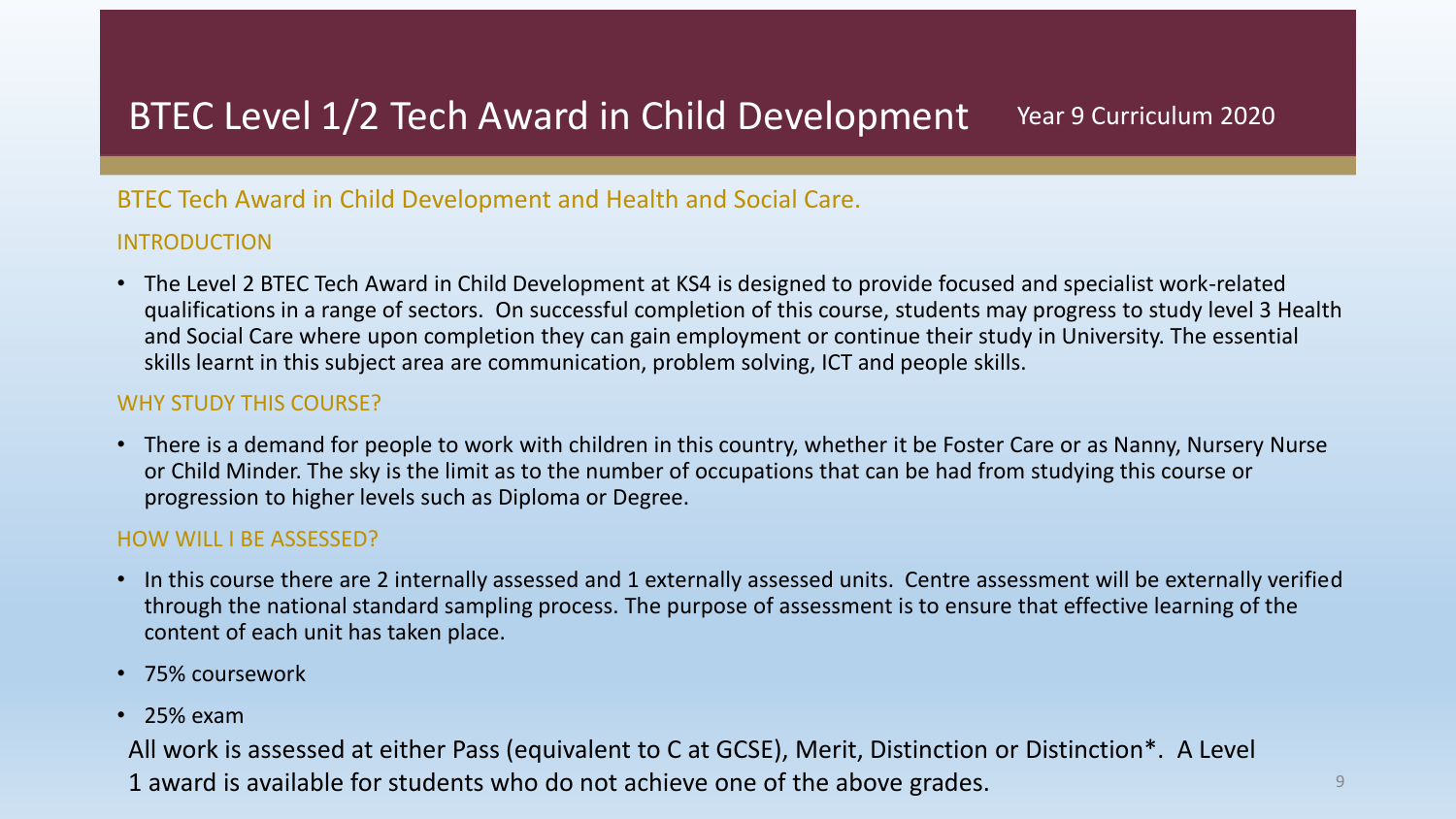## BTEC TECH Award in Health and Social Care. The Mearl 9 Curriculum 2020

## BTEC TECH Award in Health and Social Care.

## INTRODUCTION

• This exciting and challenging course will introduce you to the Health and Social Care sector. By studying for your award you will gain the important knowledge, understanding and skills that are the foundations for working in this area.

## WHY STUDY THIS COURSE?

• On Successful completion of this course you can study level 3 at the BTEC National Award and move unto work in Care Homes or go on to further studies at College or University to become Health Care Professionals.

## HOW WILL I BE ASSESSED?

- In this course there are 2 internally assessed and 1 externally assessed units. Centre assessment will be externally verified through the national standard sampling process. The purpose of assessment is to ensure that effective learning of the content of each unit has taken place.
- 75% coursework
- 25% exam
- All work is assessed at either Pass (equivalent to C at GCSE), Merit, Distinction or Distinction\*. A Level 1 award is available for students who do not achieve one of the above grades.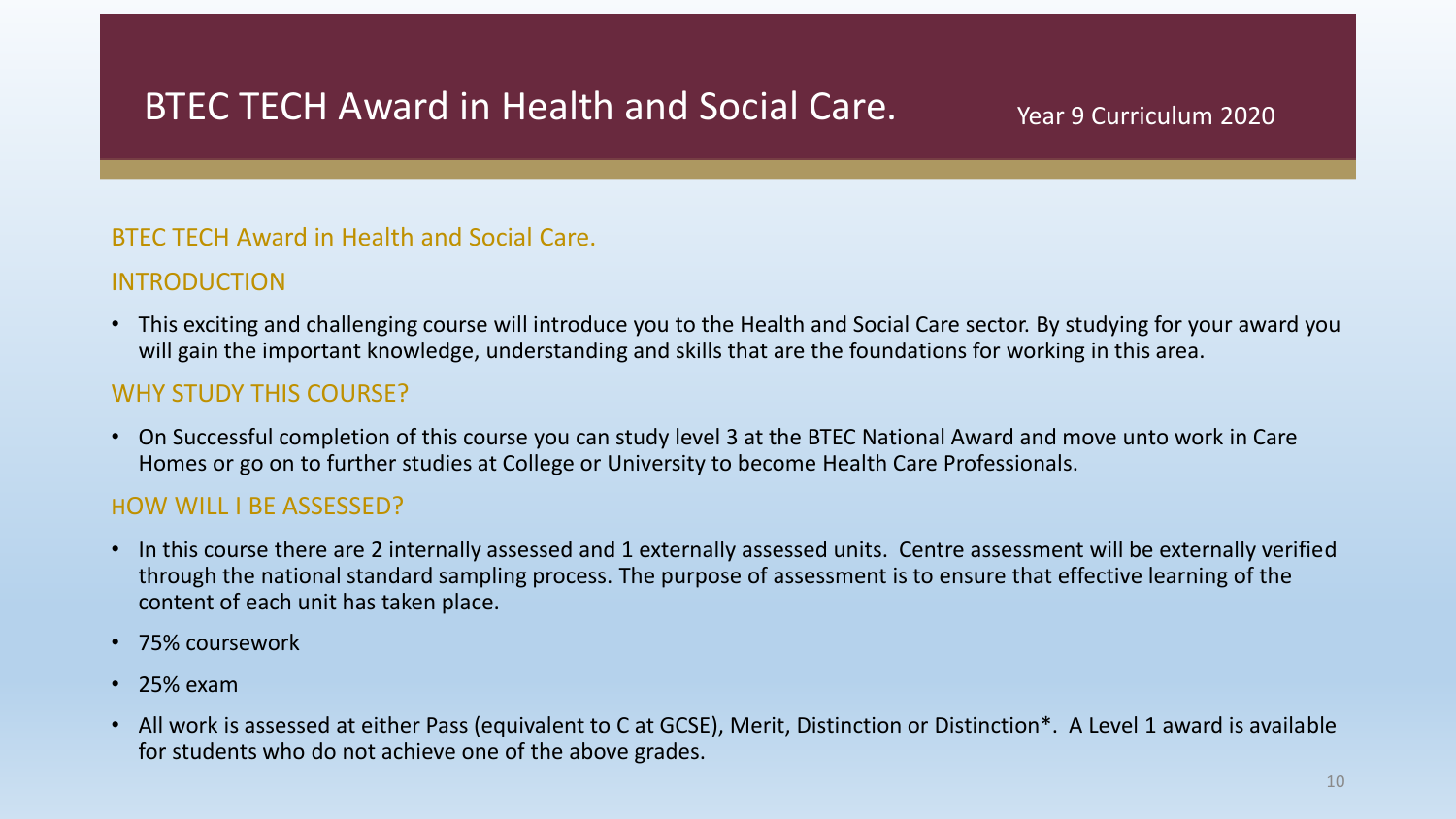## INTRODUCTION

- In year 9 students will understand how to explore different professional work and develop their analysis skills of professional repertoire. They will be introduced to new professional works and also many dance style such as contemporary, ballet, jazz, hip hop, capoeira and many more. The students will also start to develop their physical and technical skills as a performer. In year 9 students will start to focus on the aesthetic and artistic qualities of dance and the symbolic use of movement to express and communicate ideas and concepts through the interrelated processes of performance, choreography and appreciation. Dance is a powerful and empowering form of nonverbal communication and it is both physical and expressive, which makes it similar to and different from other art forms and physical activities. Dance develops creative, imaginative, physical, emotional and intellectual capacities.
- The practical component of the course enables students to study dance by 'doing' and the anthology of professional works will provide a springboard for the development of creative and engaging practical tasks. The study of the anthology will facilitate the development of students' skills in performance and choreography as well as broadening their knowledge and understanding of dance and ability to critically appraise dances of different styles and cultural influences.

## WHY STUDY THIS COURSE?

- Dance students will be able to think critically about dance works and compare and contrast their interpretations of the various repertoires; analyse and communicate ideas and arguments effectively; and develop excellent literacy and essay writing skills. They will also develop their physical, technical and performative skills within chosen style.
- Dance is a useful and rewarding subject that can lead to many careers path, for example: chorographer, author, lecturer, artist, dancer, physio therapist, dance psychotherapist, administrator, medical specialist, physical instructor and many more. 11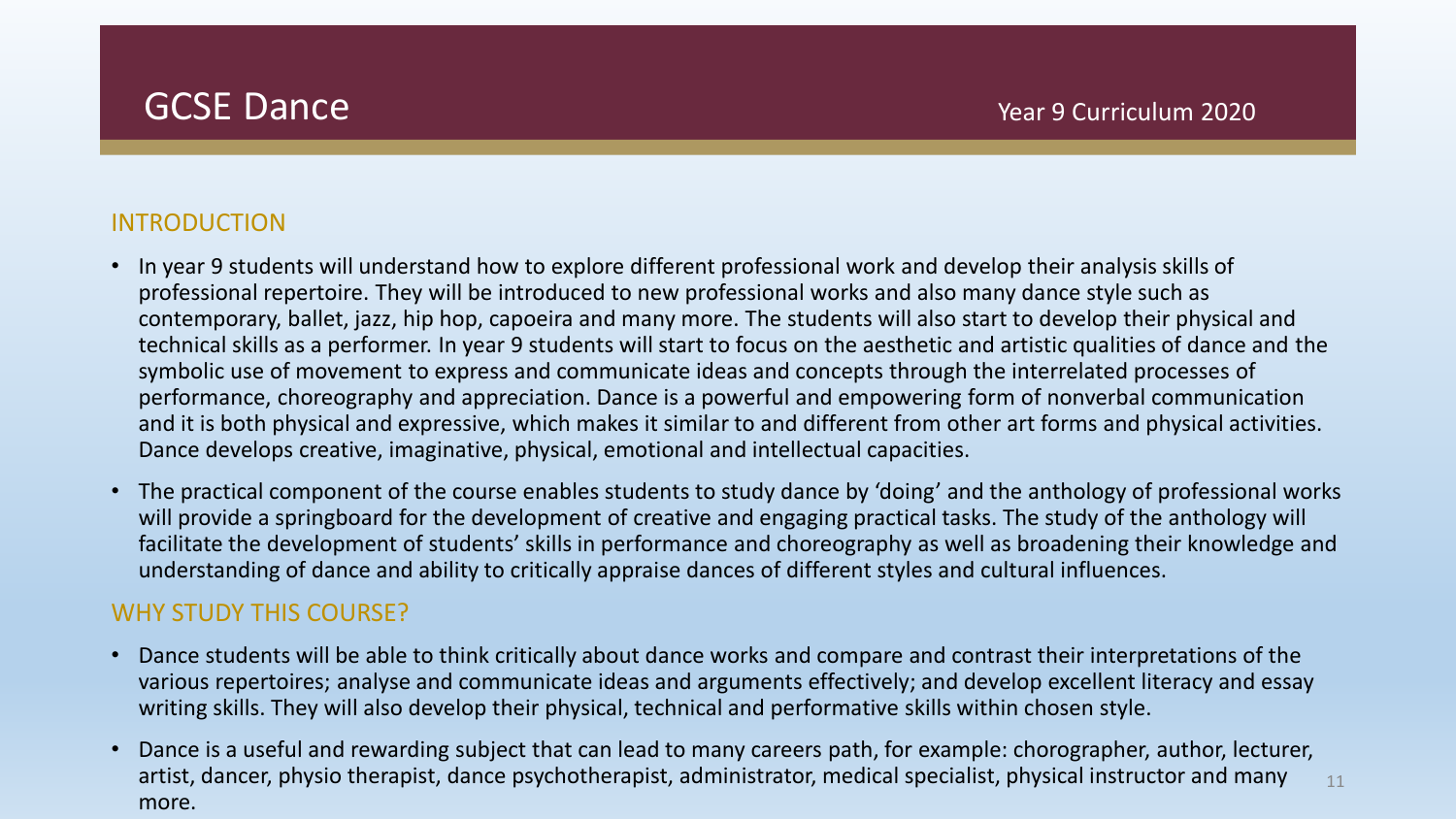## GCSE Dance The Contract of the Contract of the Vear 9 Curriculum 2020

## HOW WILL I BE ASSESSED?

### **Summary:**

## **Component 1: Performance and Choreography**

### **Performance**

- • Set phrases through a solo performance (approximately **one minute** in duration)
- • Duet/trio performance (**three** minutes in a dance which is **five** minutes in duration)

## **Choreography**

- • Solo or group choreography a solo (**two** to **two and a half** minutes) or a group dance for two
- to five dancers (**three** to **three and a half** minutes)

## **Component 2: Dance Appreciation and Dance Anthology**

• Written exam: 1 hour 30 minutes 80 marks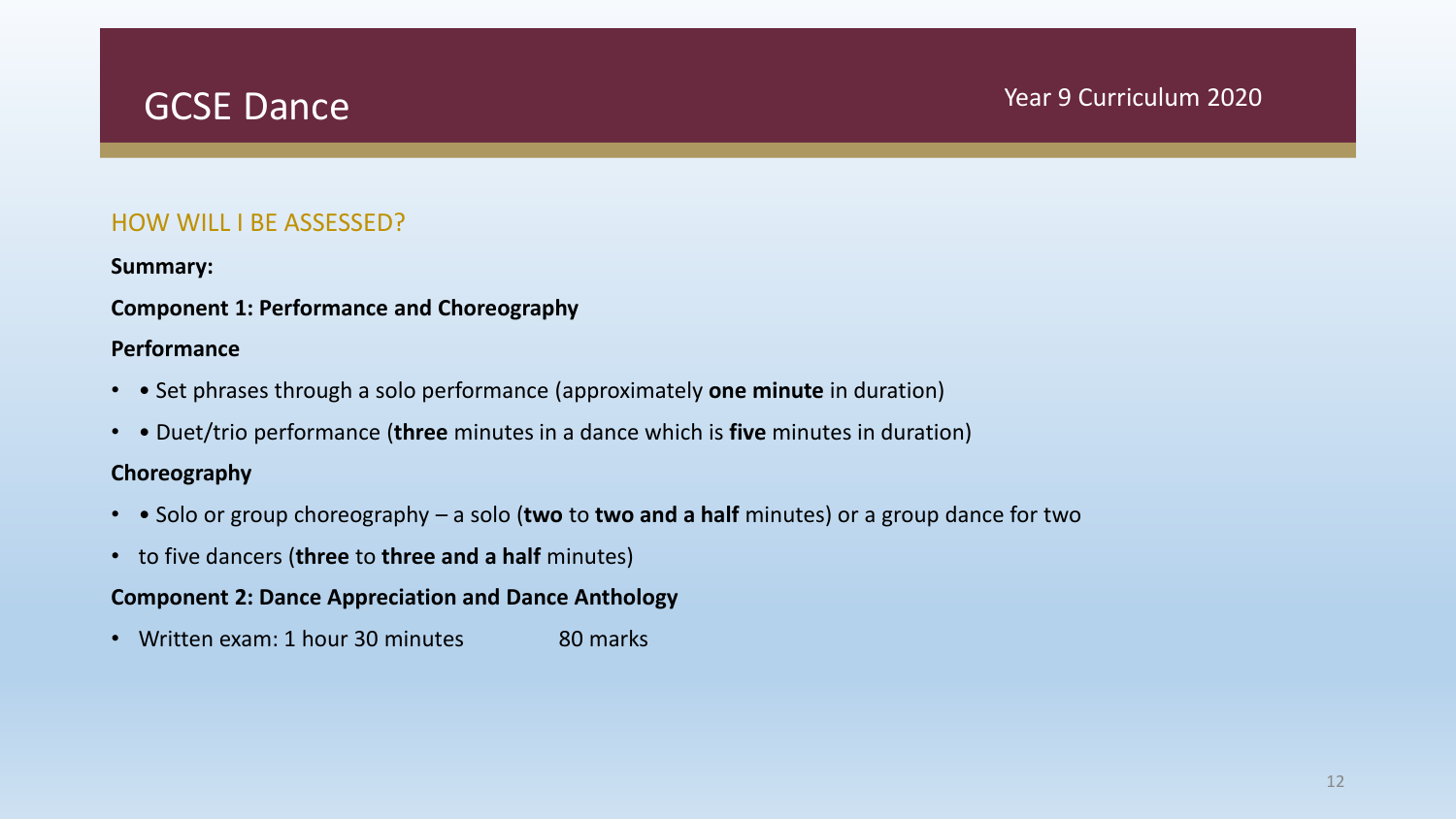# BTEC Level 1/2 Tech Award in Performing Arts (Acting) The Contract of the Vear 9 Curriculum 2020

## INTRODUCTION

The Award gives learners the opportunity to develop sector specific knowledge and skills in a practical learning environment. The main focus is on four areas of equal importance, which cover the:

- • Development of key skills that prove learners' aptitude in performing arts, such as reproducing repertoire or responding to stimulus
- •Process that underpins effective ways of working in the performing arts, such as development of ideas, rehearsal and performance
- •Attitudes that are considered most important in the performing arts, including personal management and communication
- •Knowledge that underpins effective use of skills, processes and attitudes in the sector, such as roles, responsibilities, performance disciplines and styles.

This Award complements the learning in other GCSE programmes such as GCSE Drama and GCSE Dance by broadening experience and skills participation in different types of performance activities, with the opportunity to apply knowledge and skills practically, through project work such as developing ideas and performing for specific audiences.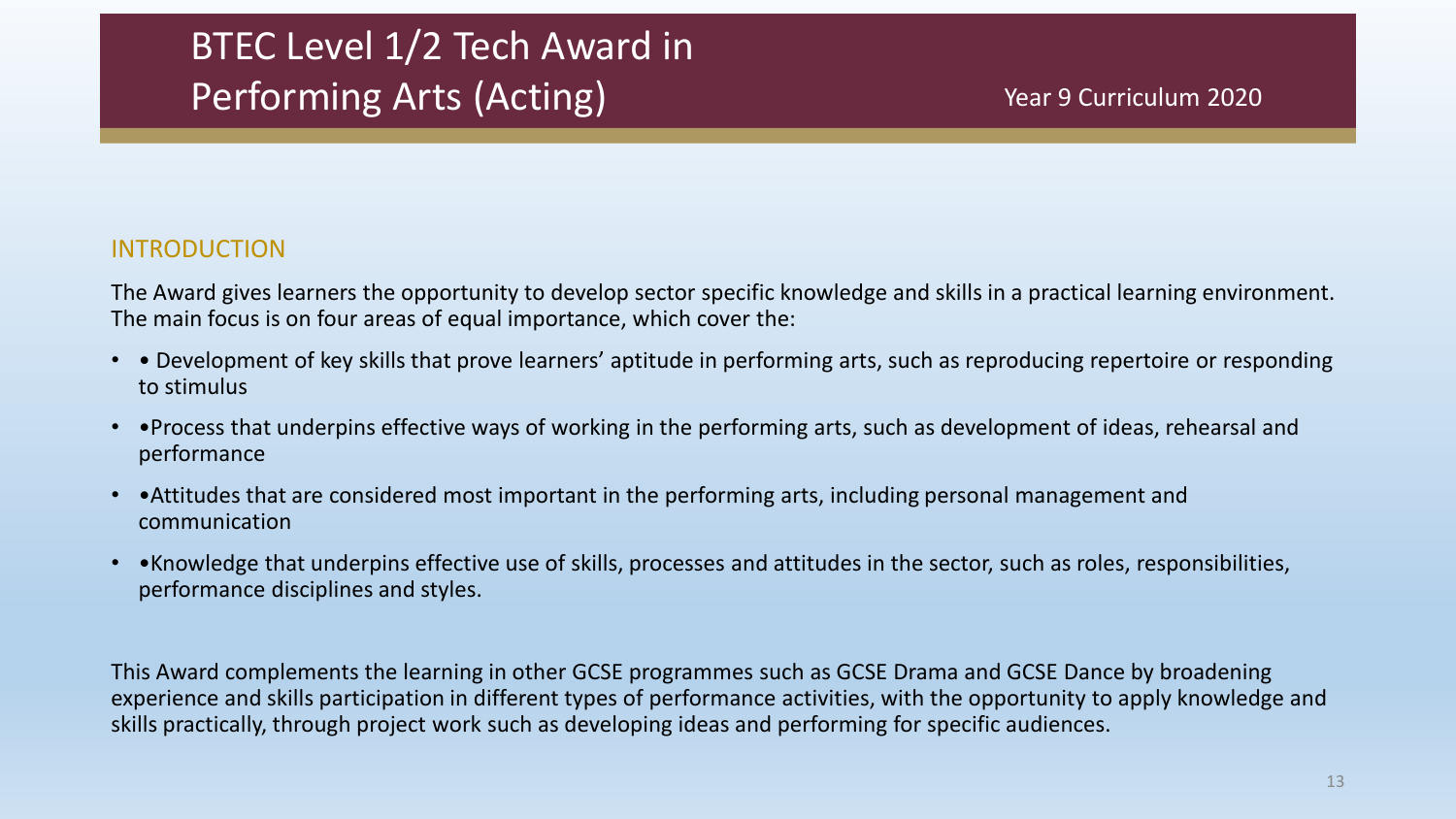# BTEC Level 1/2 Tech Award in Performing Arts (Acting) The Contract of the Vear 9 Curriculum 2020

## WHY STUDY THIS COURSE?

- Drama is an exciting subject which allows you to be creative, imaginative and analytical. You will learn various dramatic skills and techniques as well as how to devise your own plays, perform scripts and evaluate performances.
- Drama is a fantastic subject which will help you to increase your self-confidence, enhance your team work skills and improve your ability to create, perform and evaluate engaging pieces of drama.
- After completing this qualification, you could go on to do a BTEC Extended Certificate or an AS and A2 Drama and Theatre Studies course. You can go on to teach, perform or direct pieces of Drama or you may decide to use the life skills you've gained, such as teamwork and confidence, to help you in another career.

## • HOW WILL I BE ASSESSED?

- You will be taught the following units: Component 1: Exploring the Performing Arts (30%) Component 2: Developing skills and techniques (30%) • Component 3: Performing to a brief (40%)
- Most of the course (components 1 and 2) is based on internally assessed projects; one unit is externally assessed by Edexcel (component 3). All work is assessed at either Pass (equivalent to C at GCSE), Merit, Distinction or Distinction\*. A Level 1 award is available for students who do not achieve one of the above grades.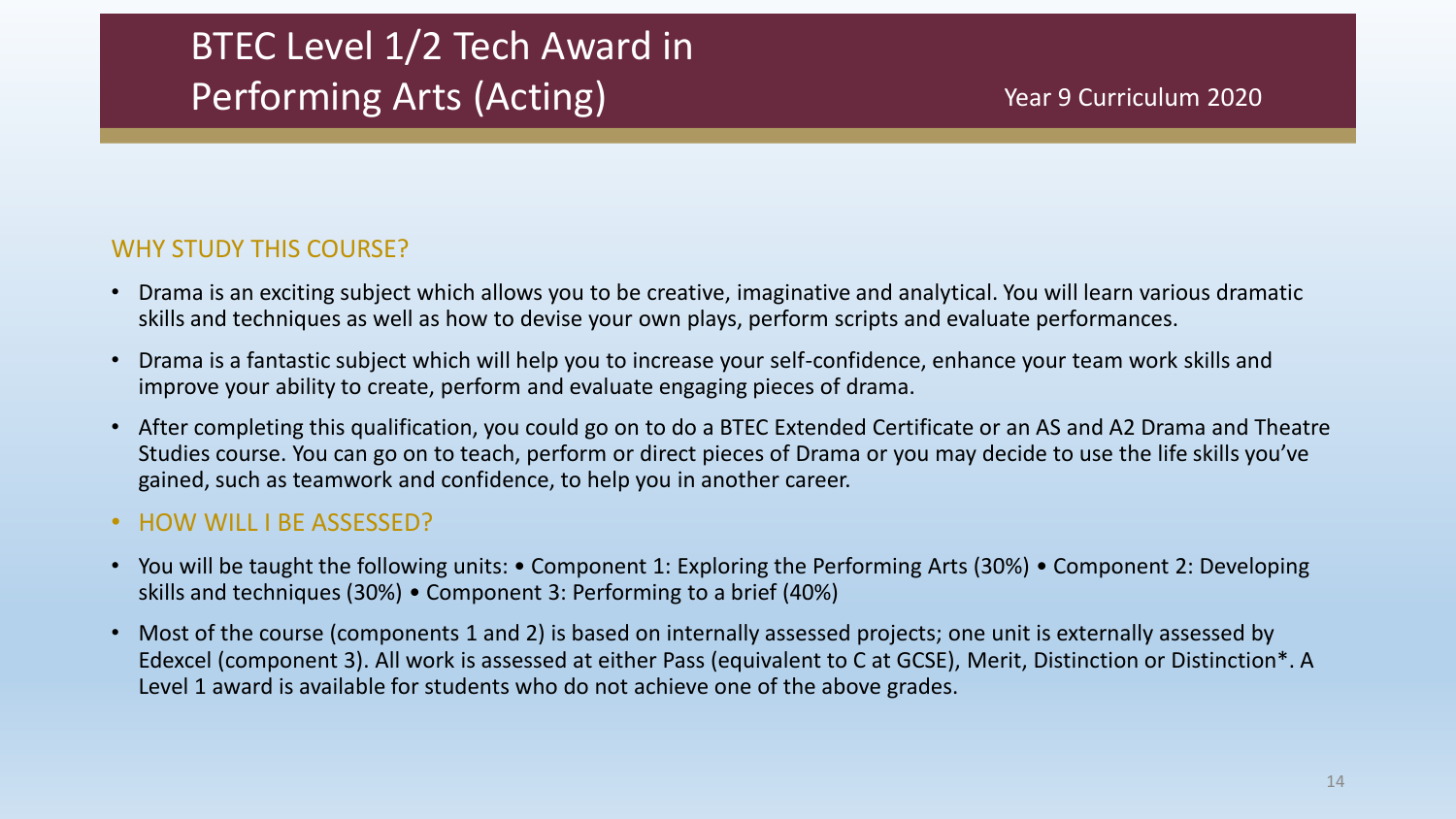## INTRODUCTION

- The Social Sciences department believe that every individual pupil can achieve personal excellence. The department's aim is to develop pupils' understanding of people and the diverse societies past and present.
- The department also aims to develop students' understanding of the influence of their setting and environment on human activity by studying a continuum of historical and contemporary perspectives and how society developed alongside these.

## WHY STUDY THIS COURSE?

GCSE Sociology

- Sociology is the study of how society is organised and how we experience life. Sociology enables us to understand the structure of society, and connections and patterns in human behaviour.
- The course is designed to give students the opportunity to focus on their own experience of the social world, whilst encouraging them to build on this knowledge by analysing and reflecting on different aspects of society.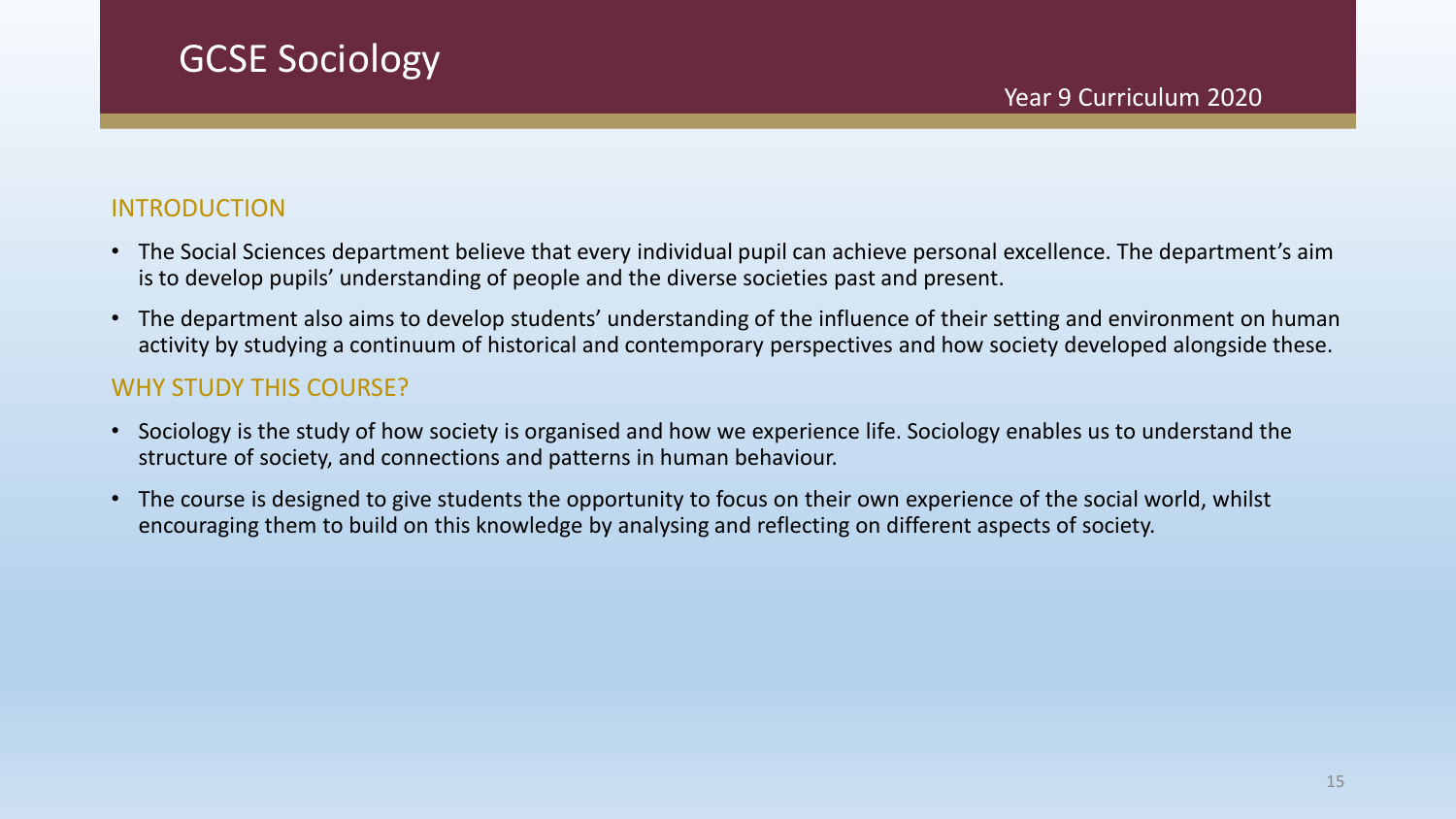# GCSE Sociology

## HOW WILL I BE ASSESSED?

## • *Exam Board: AQA*

| Paper 1: The sociology of families and                 | Paper 2: The sociology of crime and             |
|--------------------------------------------------------|-------------------------------------------------|
| education                                              | deviance and social stratification              |
| <b>What's assessed</b>                                 | What's assessed                                 |
| The sociology of families                              | The sociology of crime and deviance             |
| $\bullet$                                              | $\bullet$                                       |
| The sociology of education                             | The sociology of social stratification          |
| $\bullet$                                              | $\bullet$                                       |
| <b>Relevant areas of social theory and Methodology</b> | Relevant areas of social theory and Methodology |
| $\bullet$                                              | $\bullet$                                       |
| <b>How it's assessed</b>                               | How it's assessed                               |
| <b>Written exam: 1 hour 45 minutes</b>                 | Written exam: 1 hour 45 minutes                 |
| $\bullet$                                              | $\bullet$                                       |
| 100 marks                                              | 100 marks                                       |
| $\bullet$                                              | $\bullet$                                       |
| 50% of GCSE                                            | 50% of GCSE                                     |
| $\bullet$                                              | $\bullet$                                       |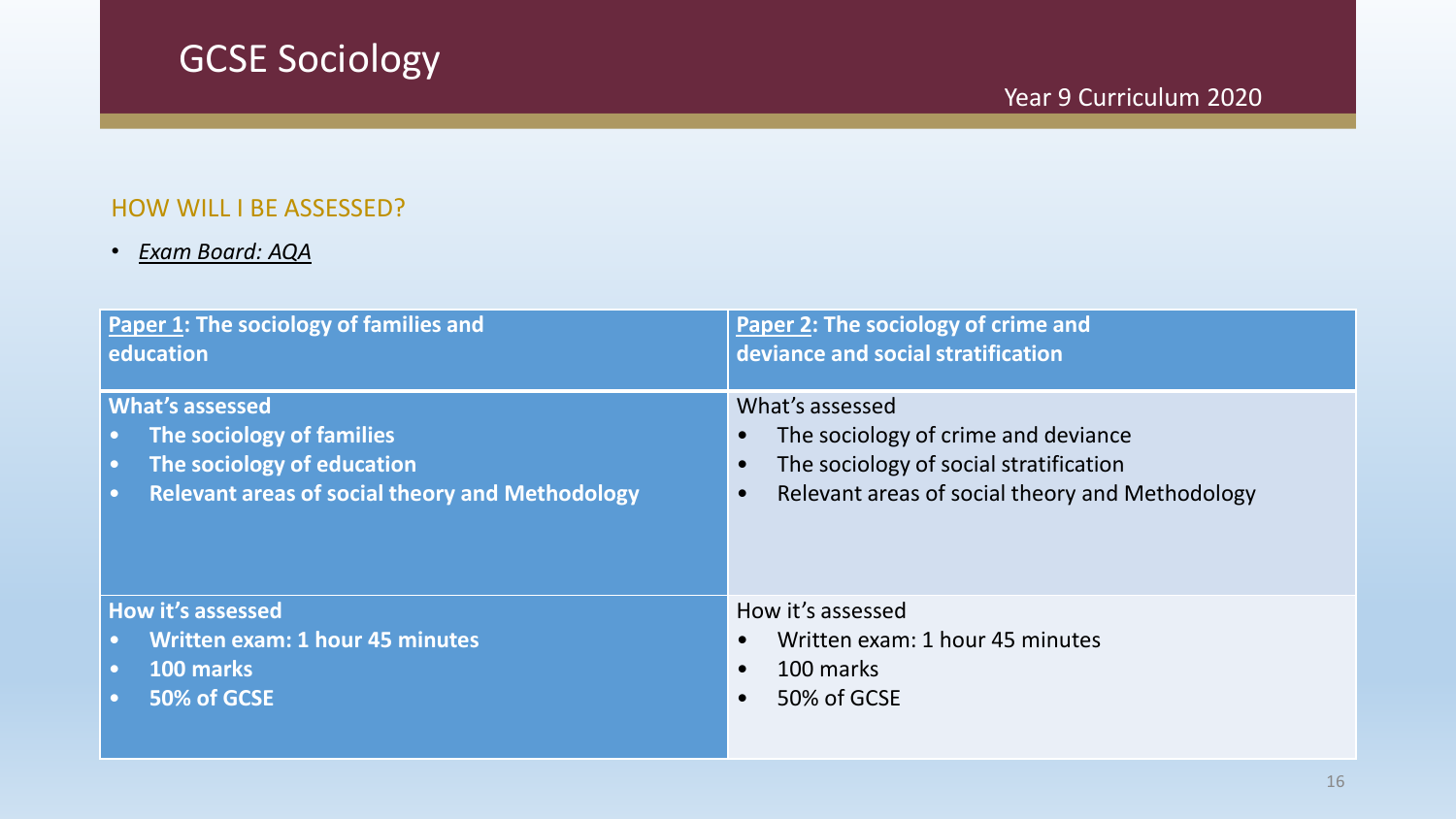# BTEC Level 1/2 Tech Award in Sport

## Year 9 Curriculum 2020

## INTRODUCTION

- Students will study 2 compulsory units and 2 optional units:
- Unit 1: Fitness for Sport and Exercise: Fitness requirements and training methods used to achieve successful sports performances, lifestyle and psychological factors and their effects on training and performance as well as assessing own fitness levels. This unit will be externally assessed through a one-hour online exam at the end of the unit.
- Unit 2: Practical Sports Performance: Develop knowledge of rules, skills and techniques for one team sport and one individual sport through practical application.
- Optional Units: The final two units will be chosen from seven units all with sport specific focus depending on the needs and make-up of the groups.

## WHY STUDY THIS COURSE?

- Taking up Sport BTEC will improve your understanding of the theory of sport and you will examine the effects of exercise and training on sports performances. This course is for you if you enjoy learning the theory of sport through written coursework tasks and practical activity.
- Some of the units require the learners to do theory-based activities in order to enhance their learning further. So be aware that over 50 % of the lessons will be in the classroom and you will need you to work independently at home in order to complete all the units. However, there will be a practical element which will involve a mixture of both individual and team  ${\sf sports.} \hspace{25pt} 17$